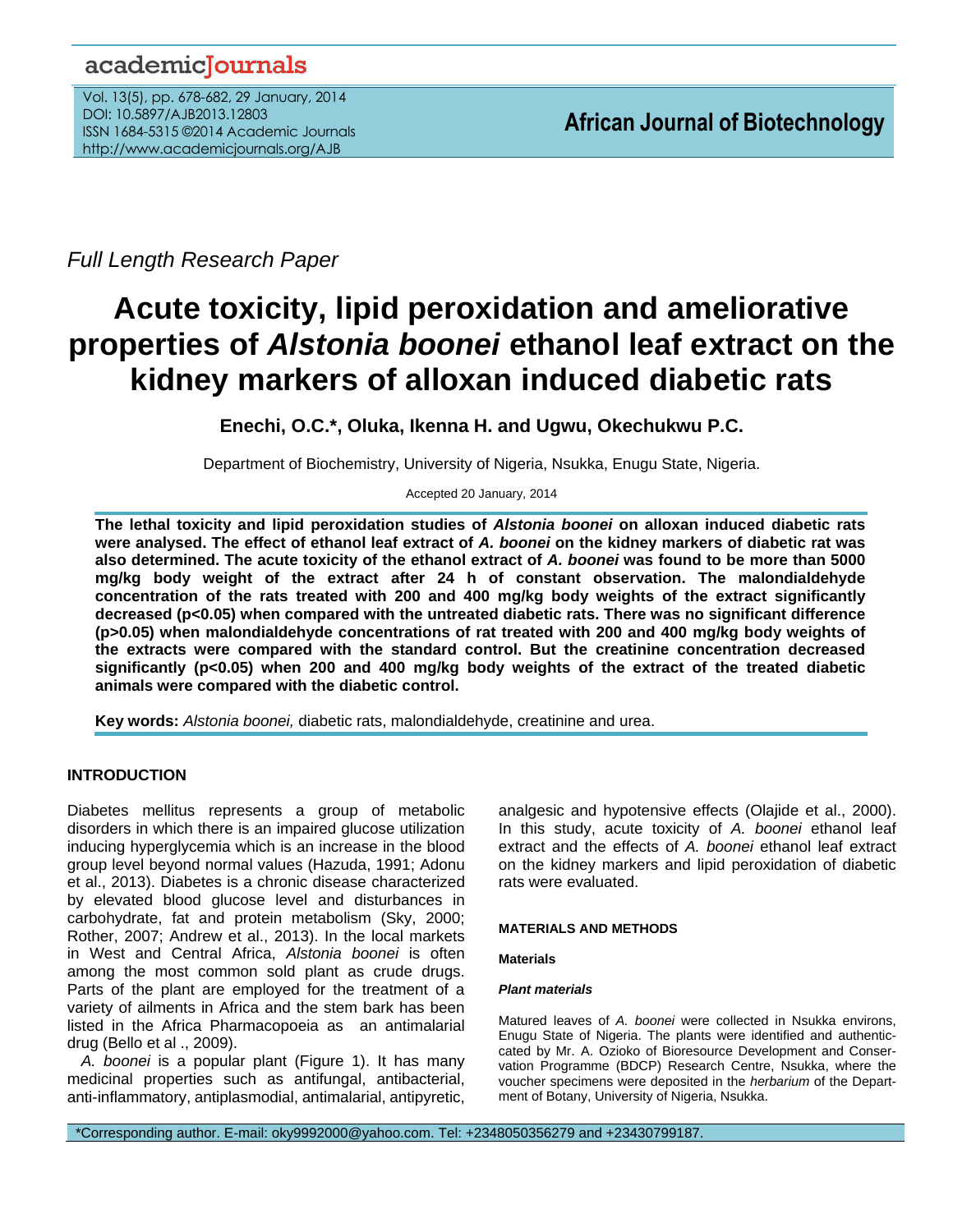

**Figure 1.** Pictorial view of *Alstonia boonei* leaves (Sidiyasa, 1998).

#### *Animals*

Adult Wistar albino rats of between 10 and 16 weeks with average weight of 160  $\pm$  13 g were obtained from the Animal House of the Faculty of Biological Sciences, University of Nigeria, Nsukka. The animals were acclimatised for 7 days under standard environmental conditions, with a 12 h light/dark cycle maintained on a regular feed (vital feed) and water *ad libitum*.

#### **Chemicals/reagents/samples**

All chemicals used in this study were of analytical grade and products of May and Baker, England; BDH, England and Merck, Darmstadt, Germany. Reagents used for all the assays were commercial kits and products of Randox, USA; Teco (TC), USA; Biosystem Reagents and Instruments, Spain; Glucose Analyzer, Accu Chek Active of Germany; alloxanmonohydrate, Sigma St. Louis, MO, USA.

# **Instruments/equipment**

Water bath (Gallenkamp, England), Chemical Balance (Gallenkamp, England), Conical Flasks (Pyrex, England), Hotbox (Gallenkamp, England), Centrifuge (3,500 rpm, PIC, England), Digital Photo Calorimeter (EI 312 Model, Japan), Adjustable Micropipette (Perfect, U.S.A.), Refrigerator (Kelvinator, Germany), pH Meter (Pye, Unicam 293, England), multi-well microtiter plate reader (Tecan, Austria), Glucose Analyzer, Accu Chek Active of Germany.

#### **Methods**

#### *Experimental protocol/design*

A total of twenty eight (28) albino Wistar rats were divided into seven (7) groups of four (4) rats each. The animals were grouped as follows: Group 1: (Reference/normal control): Rats were fed with normal diet and water *ad libitum*; Group 2: diabetic untreated rats

(diabetic control); Group 3: rats were administered with 2 mg/kg b.w. of glibenclamide (standard drug/control); Group 4, diabetic rats were administered with low dose (200 mg/kg b. w.) of the ethanol leaf extract of *A. boonei*; Group 5: diabetic rats were administered with high dose (400 mg/kg b. w.) of the ethanol leaf extract of *A. boonei*; Group 6: normal rats were administered with low dose (200 mg/kg b. w.) of the ethanol leaf extract of *A. boonei*; Group 7: normal rats were administered with high dose (400 mg/kg b. w.) of the ethanol leaf extract of *A. boonei*.

#### *Collection and preparation of extracts*

Matured leaves of *A. boonei* were obtained from the environs of Nsukka Local Government Area, of Enugu State of Nigeria. Specimens of these leaves were authenticated in the Department of Bioresource Development and Conservation Programme (BDCP) Research Centre, Nsukka, and voucher specimens deposited in the *herbarium.* Leaves of *A. boonei* were separately dried under shade for 7 days, and then pulverized into powder. A weight of 208.1 g of the sample (powder) was agitated in 70% ethanol organic solvent for 48 h. The macerated extract was filtered with a cheese cloth and the filtrates concentrated *in vacuo* to 10% of the original volume at 40°C. Concentrates were dried at 37°C to obtain percentage extract yield (35%) of the crude extract from the leaves of *A. boonei*. The extracts were reconstituted prior to administration.

#### **Induction of experimental diabetes**

Diabetes was induced by intraperitoneal injection of 120 mg/kg body weight of alloxanmonohydrate (Sigma St. Louis, MO, USA) in overnight-fasted animals after acclimatization. Diabetes was confirmed five (5) to eight (8) days later in the alloxan-treated animals showing random blood glucose (RBG) level ≥200mg/dl (11.1 mmol/L). Diabetes status determination was monitored on blood obtained from tail vein puncture using an automated glucose sensor machine GlucometerAnalyser (Accu Chek Active).

#### **Determination of extract yield**

The percentage yield of the ethanol extract of leaves of *A. boonei* was determined by weighing the pulverized leaf powder before extraction and the concentrated extract was obtained after extraction and then calculated using the formula:

$$
Weight of leaf powderPercentage yield =
$$
 
$$
\times 100
$$

Weight of extract

#### **Toxicological studies**

#### *Acute toxicity and lethality (LD50) test*

Acute toxicity (LD<sub>50</sub>) of the ethanol extract of A. boonei leaves were determined by Lorke's method (1983). A total of eighteen (18) adult albino mice were used for this investigation. The studies were conducted in two stages. In the first stage, three groups of three mice each were administered (p.o.) 10, 100, 1000 mg/kg body weight of the extract, respectively. The mice were observed for 24 h for a number of death and behavioural changes. In the second stage, based on the percentage survival rates, further increased doses of 1600, 2900 and 5000 mg/kg body weight were administered (p.o.) to three additional mice for each group, respectively, and the fourth mice received only solvent (5% Tween80) which served as the control. The mice were observed for 24 h and the Percentage yield =  $\frac{1}{2}$  Weight of leaf powder x 100<br>
Veight of extract  $\frac{1}{2}$  x 100<br>
Toxicological studies<br>
Acute toxicity (LD<sub>50</sub>) of the ethanol extract of A. boonei leaves were<br>
Acute toxicity (LD<sub>50</sub>) of the e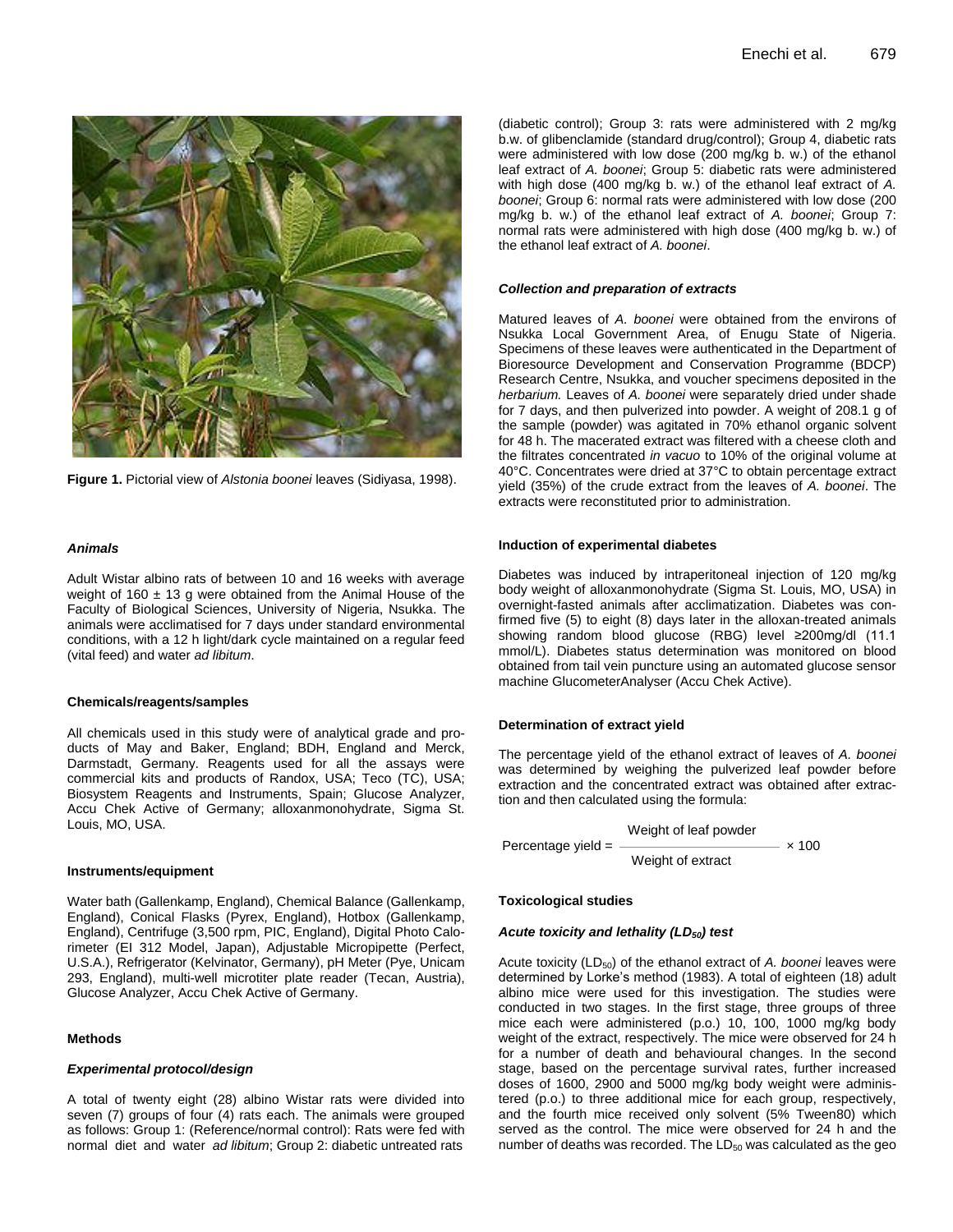**Table 1.** The percentage yield of ethanol extract of *Alstonia boonei* leaves.

| Initial weight of ground leaf powder (g) Final weight of extract (g) Percentage $(\%)$ |       |       |
|----------------------------------------------------------------------------------------|-------|-------|
| 208.1                                                                                  | 26.31 | 12.64 |

**Table 2.** Results of the acute toxicity (LD<sub>50</sub>) of the ethanol extract of *Alstonia boonei* leaves.

| Dose (mg/kg body weight) | No. of animals before oral administration No. of deaths after administration |                          |
|--------------------------|------------------------------------------------------------------------------|--------------------------|
| 10                       |                                                                              |                          |
| 100                      |                                                                              |                          |
| 1000                     |                                                                              | -                        |
| 1900                     | 3                                                                            | -                        |
| 2600                     | З                                                                            | $\overline{\phantom{a}}$ |
| 5000                     |                                                                              | -                        |

geometric mean of the highest non-lethal and the lowest lethal doses.

#### **Determination of serum urea concentration**

The concentration of serum urea was determined using the method of Tietz (1994) as outlined in Randox kits, UK.

#### **Determination of serum creatinine concentration**

The concentration of serum creatinine was determined using the method of Tietz (1994) as outlined in Randox kits, UK.

#### **Determination of lipid peroxidation (malondialdehyde, MDA)**

The concentration of malondialdehyde was determined using the method of Draper and Hadley (1990).

#### **Statistical analysis**

Data were reported as means  $\pm$  SEM, where appropriate. Both oneand two-way analyses of variance (ANOVA) were used to analyse the experimental data and Duncan multiple test range was used to compare the group means obtained after each treatment with control measurements. Differences were considered significant when  $p \leq 0.05$ .

#### **RESULTS**

#### **Percentage yield of the extract**

From the result in Table 1, the (%) yield of the ethanol extract of *A. boonei* leaves was found to be 12.64%.

# **Acute toxicity studies of** *Alstonia boonei* **leaves**

The acute toxicity studies  $(LD_{50})$  of the ethanol extract of A. boonei leaves showed that no animal died in any group after receiving increasing doses (between 10 and 5000 mg/kg b.w.) of the ethanol extract of *A. boonei*  leaves (Table 2).

# **Effects of the ethanol extract of** *Alstonia boonei*  **leaves on urea concentration in normal and diabetic rats**

Results in Figure 2 showed neither significant increase nor decrease (p>0.05) in the urea concentration of the diabetic animals administered with 200 mg/kg b.w. of the extract compared with the normal control. Significantly elevated (p<0.05) concentration of urea was observed in the 400 mg/kg b.w of extract treated diabetic rats compared with the normal control. The 200 and 400 mg/kg b.w. of extract treated diabetic animals showed no significant increase or decrease (p>0.05) compared to the diabetic control (group 2) as shown in Figure 2. The diabetic animals treated with low and high doses of the extract (200 and 400 mg/kg b.w.) showed significant decrease (p<0.05) and increase (p<0.05), respectively, compared with the diabetic animals treated with the standard drug. The normal animals administered low and high doses (200 and 400 mg/kg b.w.) of the extract showed no significant difference compared with the normal and diabetic controls (Groups 1 and 2) as shown in Figure 2. Interestingly, the 200 mg/kg b.w. treated normal animals showed a significant depreciation (P<0.05) in urea concentration compared with the glibenclamide-treated diabetic animals (standard control).

# **Effects of ethanol extract of** *Alstonia Boonei* **leaves on creatinine concentration in normal and diabetic animals**

Creatinine concentration decreased significantly (P<0.05) in the animals treated with low dose (200 mg/kg b.w.) of the extract compared with the standard control as shown in Figure 3. There was no significant increase or decrease (P>0.05) in the creatinine concentration of both the 200 and 400 mg/kg b.w. treated diabetic animals as compared with the diabetic control. There was, however, a significant increase (p<0.05) in the creatinine concentra-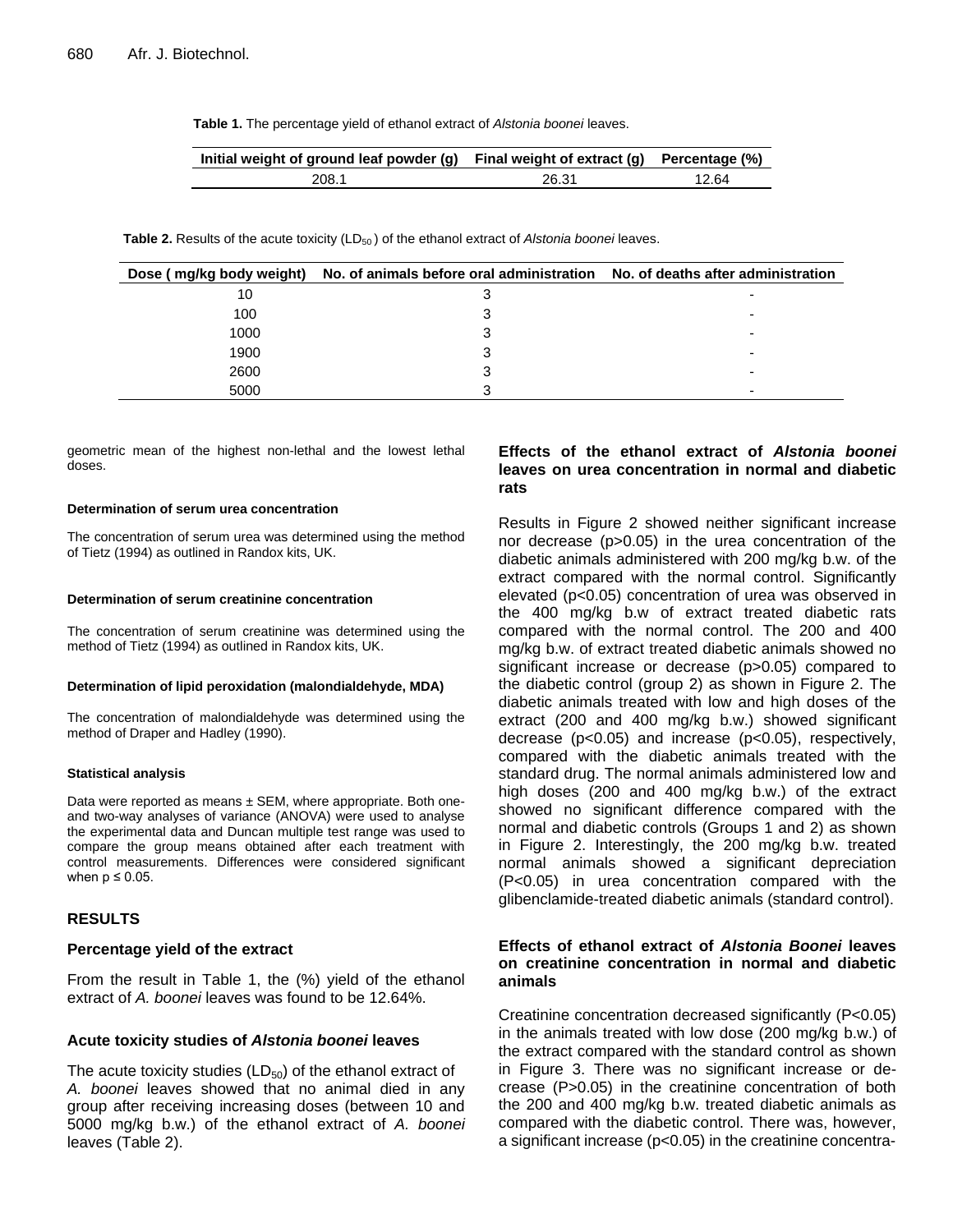

**Figure 2.** Effect of ethanol leaf extract of *Alstonia boonei* on the urea concentration of normal and diabetic rats. Group 1: Normal control; Group 2: diabetic control (Untreated); Group 3: diabetic + glibenclamide; Group 4: diabetic + 200 mg/kg of extract; Group 5: diabetic + 400 mg/kg of extract; Group 6: 200 mg/kg of extract; Group 7: 400 mg/kg of extract.

tion of the diabetic animals administered high dose (400 mg/kg b.w.) of the extract compared with the normal control as shown in Figure 3.

# **Effects of the ethanol extract of** *Alstonia Boonei*  **leaves on malondialdehyde (MDA) concentration in normal and diabetic rats**

Observation carried out in Figure 4 reveals significant decrease (p<0.05) in the MDA concentration of the diabetic rats treated with low and high (200 and 400 mg/kg b.w.) doses of the extract compared with the diabetic and control (Group 2). There was however no significant difference (p>0.05) in the MDA concentration of these diabetic test animals (Groups 4 and 5) compared with the normal and standard controls. There was a significantly elevated (p<0.05) concentration of MDA in the untreated diabetic rats (Group 2) compared with the rats administered with the standard drug. It is also pertinent to mention that the MDA concentration of the normal rats administered 400 mg/kg b.w. of the extract increased significantly (p<0.05) compared with the normal and standard controls. The normal rats administered 400 mg/kg b.w. of



**Figure 3.** Effect of ethanol leaf extract of *Alstonia boonei* on the creatinine concentration of normal and diabetic rats. Group 1: Normal control; Group 2: diabetic control (untreated); Group 3: diabetic + glibenclamide; Group 4: diabetic + 200 mg/kg of extract; Group 5: diabetic + 400 mg/kg of extract; Group 6: 200 mg/kg of extract; Group 7: 400 mg/kg of extract.

the extract also showed a significantly elevated (p<0.05) MDA concentration compared with the diabetic rats treated with low and high doses of the extract, and the normal rats administered low dose (200mg/kg) of the extract as shown in Figure 4.

# **DISCUSSION**

Ayurvedic system of medicine relies on the administration of crude extract or concentration of crude extract of the plant material for the treatment of diabetes mellitus (Salahuddin and Jalalpure, 2010). Literature survey indicates that there is no scientific evidence to support the antidiabetic effect of *A. boonei*. Therefore, the present study is undertaken to investigate acute toxicity of *A. boonei* ethanol leaf extract and the effects of *A. boonei* ethanol leaf extract on the kidney markers and lipid peroxidation of diabetic rats. In severe diabetic conditions, the kidneys lose their ability to remove wastes